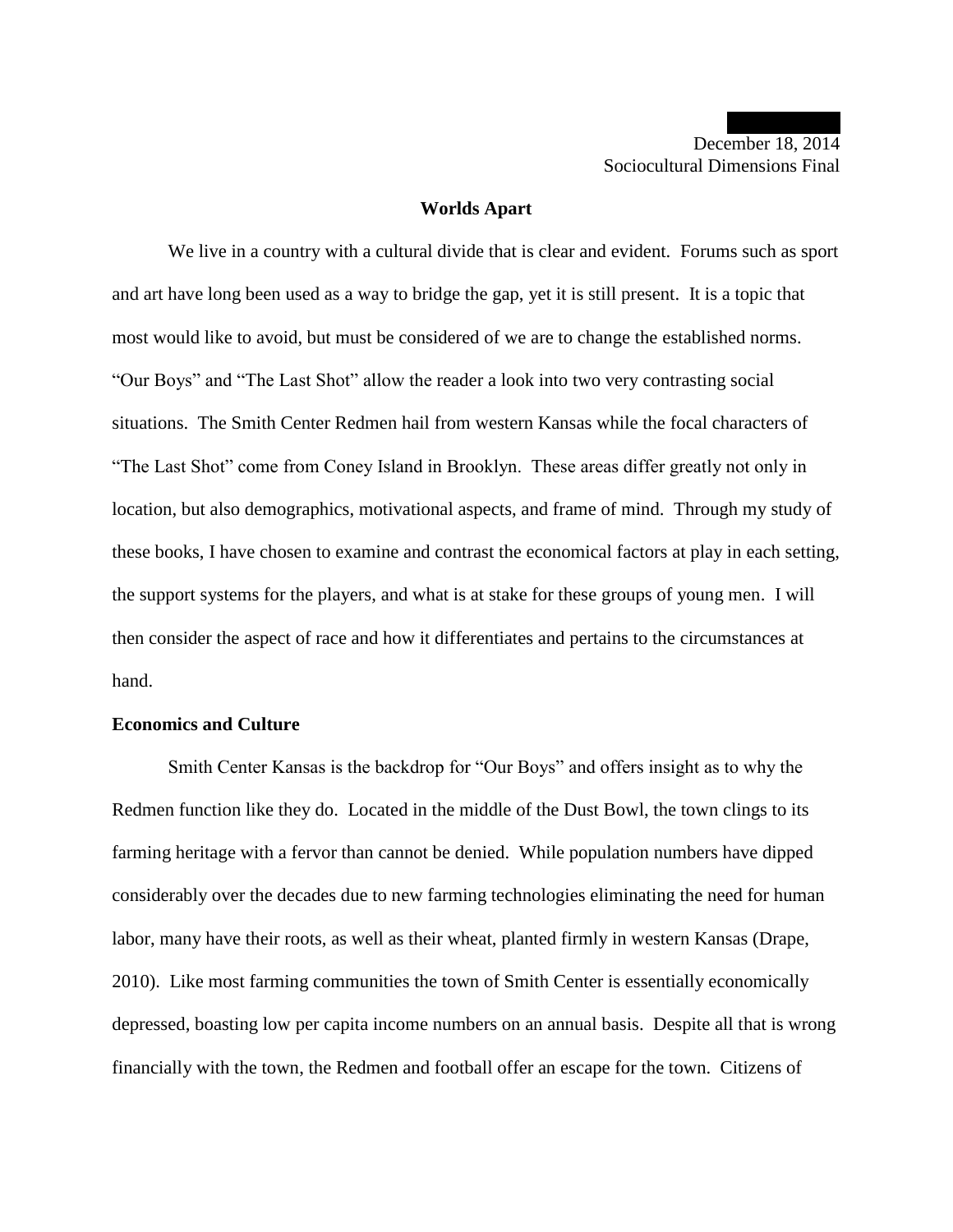Smith Center actively follow their boys and have developed a strong emotional tie to them, if not a family tie. "For Smith Center citizens, "being there" for the young men in the community really is a joy and a responsibility" (Altschuler, 2009, para 7). Roger Barta, coach of the team, has built an extremely successful program, but truly believes that his job is to cultivate and grow young men, stating, "None of this is really about football . . . . What I hope we're doing is sending kids into life who know that everyday means something" (Drape, 2010, pg 1). Coaches spend the majority of their time teaching players the way things ought to be done in lessons that can be carried past the field of play and take precedence in their lives. These players get a taste of the real world before most. Because of the economic situation, many of the players work physically demanding summer jobs in order to save for college or make ends meet. A senior on the team, Marshall McCall, spent his summer working as an assistant plumber and digging graves to save for college (Drape, 2010). Marshall, like many of his teammates, will play his last game at the end of his senior season. While he has aspirations of playing football in college, he also has realistic views of his football potential. He takes the proper steps to provide for his future based on his situation. This is lends to the culture of Smith Center. These young men are aware of their situation and have taken the steps they feel are necessary to improve themselves and their situation.

The culture and economics of Coney Island also lends itself to why the primary actors in the book act in the way that they do, much like they do in Smith Center. This neighborhood constitutes the southern tip of Brooklyn and exhibits one of the most dangerous groupings in America. Jobs have left the area and opened the door to gang violence and a growing drug trade. "The community's isolation and its distance from year-round jobs have fostered among residents a culture of idleness that nurtures the drug trade" (Williams, 1988, para 13). Low-income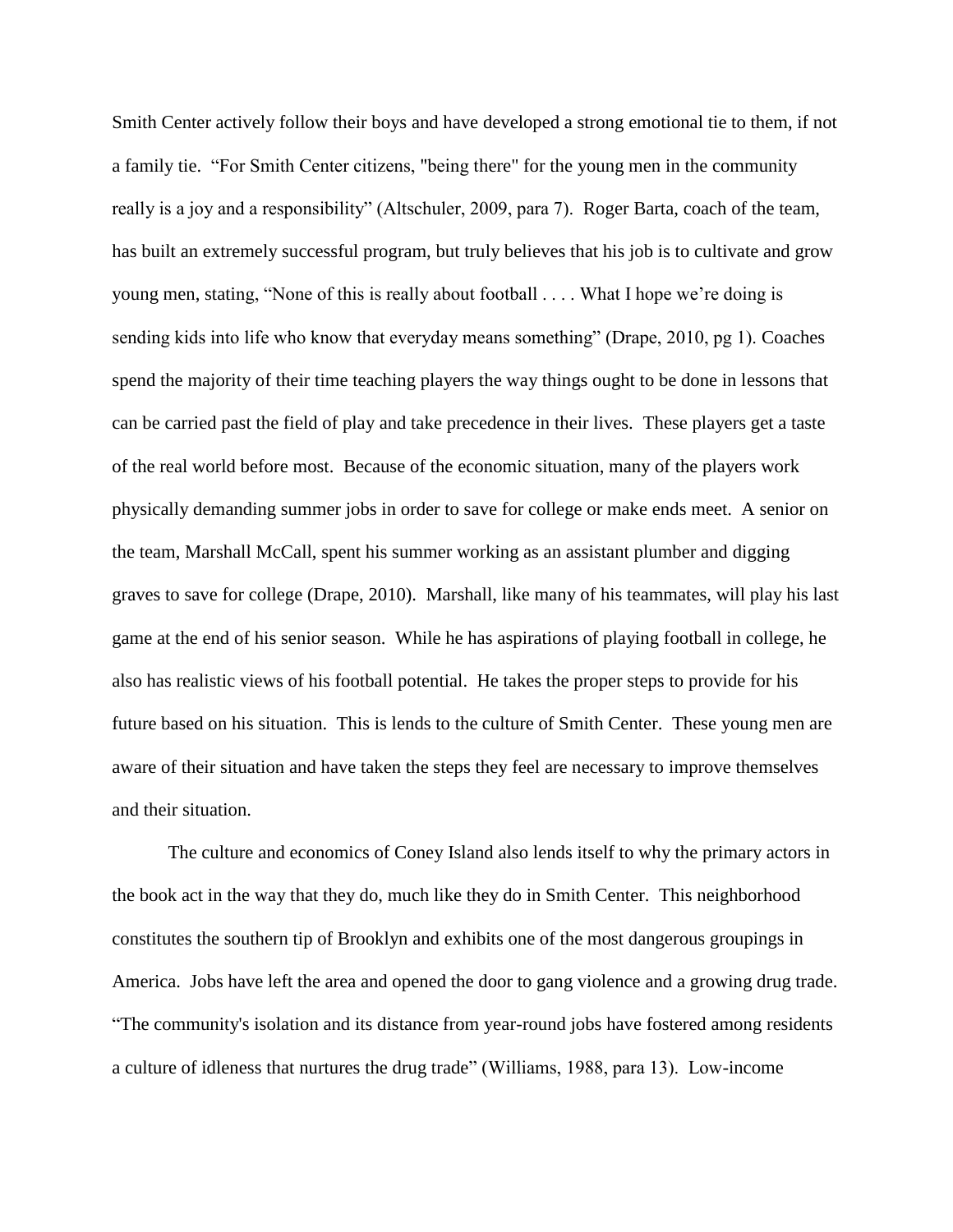housing abounds in the area and acts as a war zone. Young men and women with direction plan to leave the area by any means necessary. The vehicle that "The Last Shot" focuses on is basketball. As in many cities, the best basketball is played on outdoor courts surrounded by several onlookers. The thing that differentiates Coney Island is, once again, the gang violence. People play until, "exhaustion or the hoodlums take over" (Frey, 1994, pg 4). Legitimate fear is present and self-preservation becomes the highest priority. However, even gang members refrain from including or harming those with the most noticeable potential because "in Coney Island the possibility of transcendence through basketball, in this case an athletic scholarship to a four year Division I college, is an article of faith" (Frey, 1994, pg 5). Many young men believe that basketball is their ticket out of this volatile environment, be it through a professional career or by getting an education with their athletic prowess footing the bill. This prospect affords them hope at a better life, but also a great deal of anxiety when those dreams seem to fade (Frey, 1994). Players seem to focus all their efforts on the court and avoid anything that takes time away from their improvement on the court, often at the expense of their academics. One of the main characters in the narrative, Corey Johnson, plans to make it out of his neighborhood with his prowess on the court, yet barely has the grades to remain eligible on the Lincoln High School squad, (Frey, 1994). To attain their goals, these players are working against odds that include "exploitative recruiters, the NCAA's self-serving fiats and, most dauntingly, required scores on college entrance exams—a rule, Frey argues, that discriminates against many of the most needy" (Lemonick, 1995, para 3). Coaches use every circumstance that plays in their favor as an advantage and in this circumstance; they use the player's economic setting. They promise these players that they can help them make a life for themselves, but abandon them at the first sign of trouble.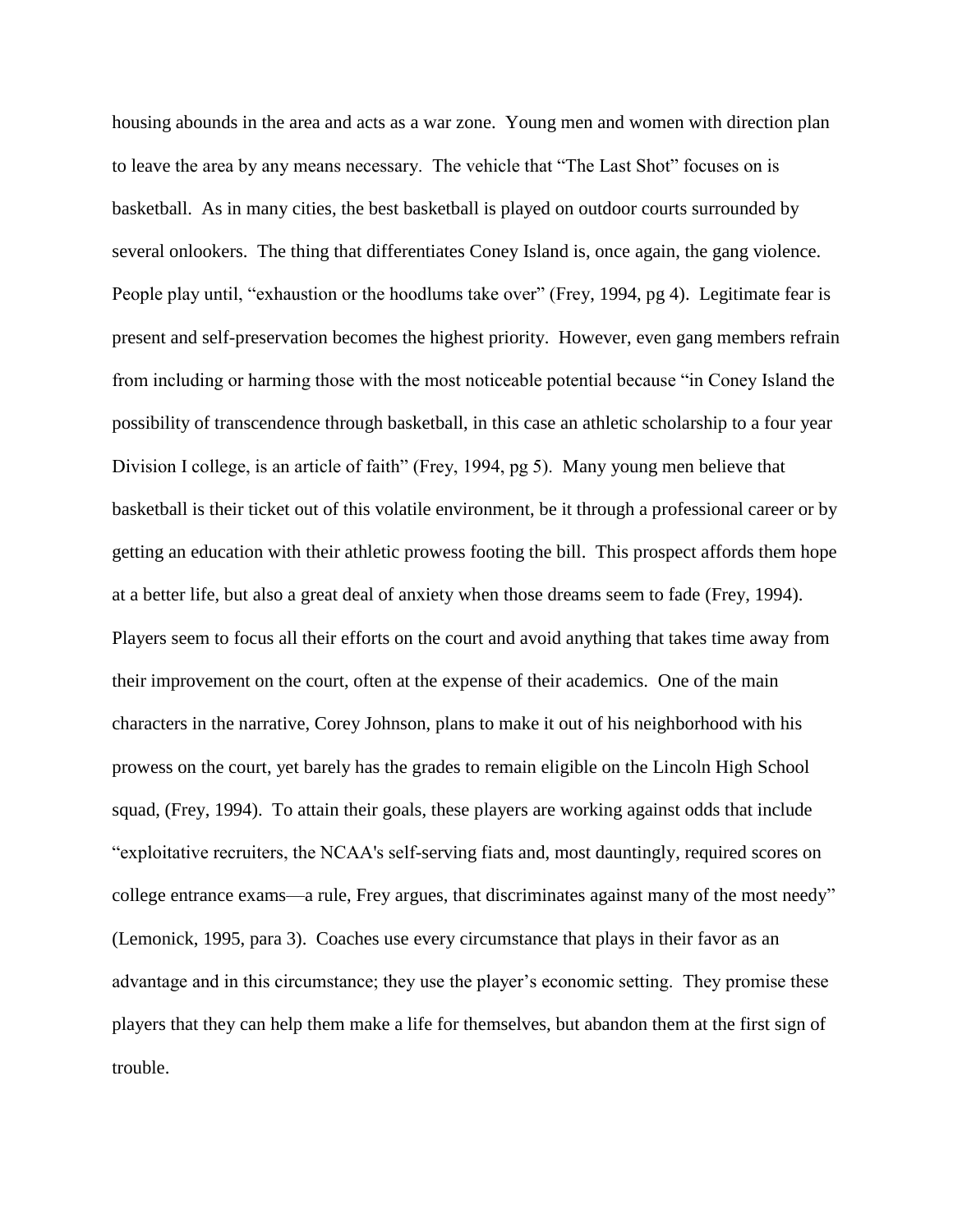# **Support Systems**

Small towns throughout Kansas have always had a different aura surround them on game night and Smith Center is no different. People swell with Redmen pride and live and die for their boys. They are invested in them and follow closely. The "Bladder Fills Club" at the Second Cup Cafe talked about Redmen football in the mornings and at night. Cafe owner Lynn Pickel and her all-woman staff followed and fed the players and seemed to know, before anyone else, who was injured and who was in Coach Barta's doghouse (Drape, 2010). These people eat, breath, and sleep Redmen football and very much want these boys to succeed both on and off the field. Coach Barta emphasizes this point when encouraging his kids to seek out help when they needed. The coaches take steps to show that they truly care for the athletes and their well-being. Coach Barta was known to say this often with statements like "I want all you guys to know that I love each and everyone of you, and my heart would break if anything happened to one of you" (Drape, 2010, pg 112). This love and sense of community stems from the team and spreads through the entire community. The closing scene in the narrative paints a picture of family as generations of fathers and sons; generations of Redmen come together to celebrate their victory. Redmen football is part of their heritage just as much as any other trait passed from prior generations. The community bills this team as the boys' destiny and they do whatever they can to help them on their road. "Little boys grow up wanting to be Redmen, and Redmen grow up to be champions" (Drape, 2010, pg 166).

The community profiled in the "Last Shot" offers a stark contrast to that of Smith Center. Rather than the community pushing the young men in the way that they should go, Coney Island offers them stumbling blocks that could trap them in a place that they do not want to be. The drugs trade and gangs have an allure to those without guidance as they give a sense of purpose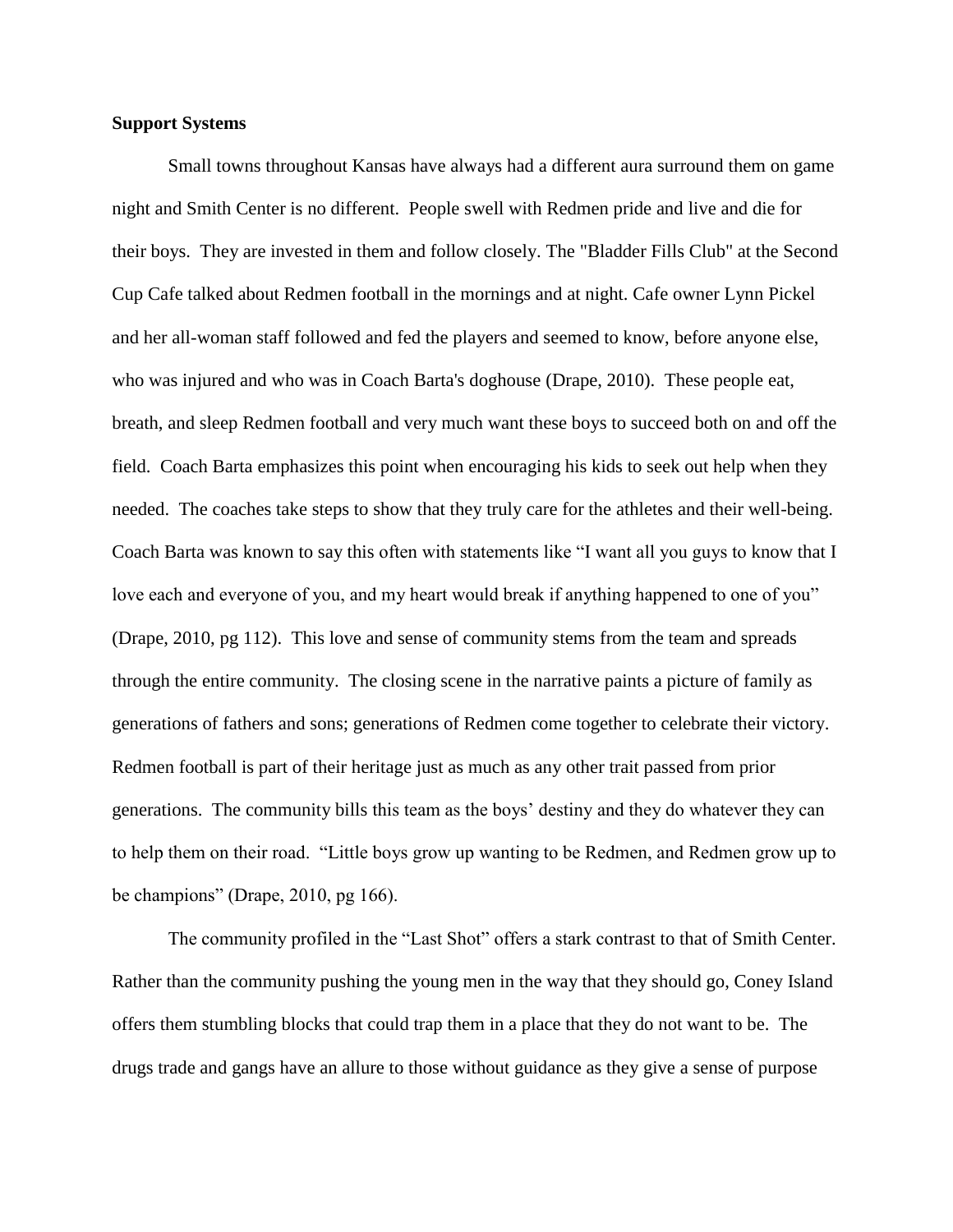and a source of income, but this lifestyle will either trap them or kill them. Their hope for the future as well as a priority system that aligns with their goals is their ticket to move past these snares. One of the player's mothers speaks to this situation saying "most of his friends are wasting their lives. You've got to have a strong and powerful will not to go in that direction" (Frey, 1994, pg 210). Because of the nature of the neighborhood and the crime that goes on there, young men must always be on their guard. As they seek to make it in a different world, they must adapt to every social circle that they are thrust in. "In the world of high school basketball, which brings black inner-city kids into contact with mainstream white society for the very first time, there are so many conflicting expectations about how players will or should behave" (Frey, 1994, pg 35). This includes a situation where one of the players was approached and berated by a policeman seemingly for no other reason than being a young black man. This compares unfavorably to the current unrest in Ferguson. With almost everyone making a contribution to a more volatile environment that is not ideal for fostering dreams and growth. Lincoln High, the school that the main characters attend, has committed eight security guards to patrol the hallways and, if necessary, make arrests (Frey, 1994). The danger of the street has entered the school. With that left academic standards. At the time the book was written, schools were losing funding quickly and college ready students were getting harder and harder to come by. Midst all of this is an incredible basketball team that boasts several college prospects. While every situation around them has set them up for failure, the best players have the potential to rise above their current circumstances and be more than a Coney Island statistic. While they are afforded this opportunity, one would think that these athletes would support each other and revel in one another's success, but this is not the case. As Tchaka Shipp, a senior on the team, starts to rise among the recruiting ranks, he starts to hear about it in the locker room. Rather than build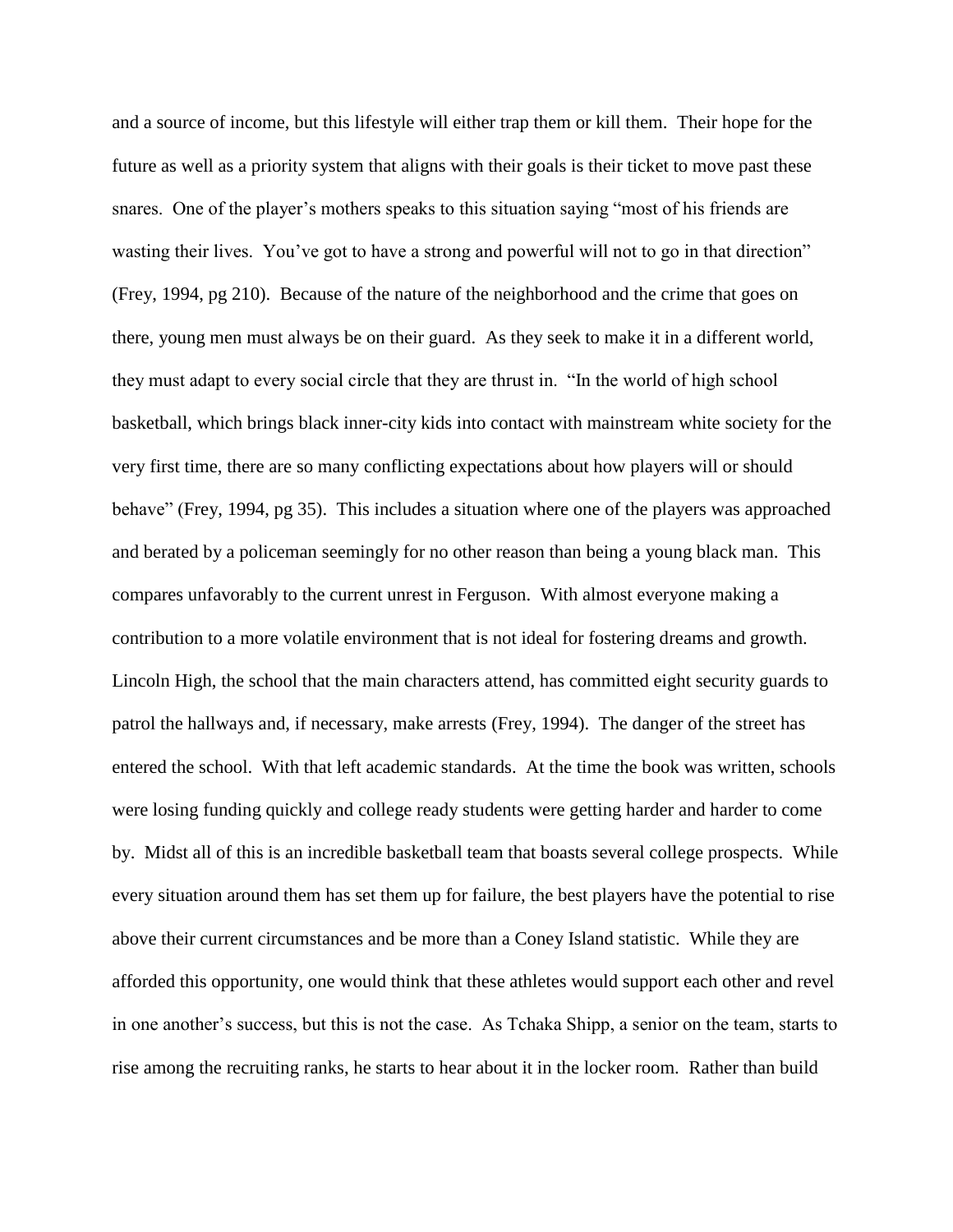him up, other players openly question if he has what it takes to make it in big time college basketball (Frey, 1994). Had it been anyone else, he may have been able to shake it off, but coming from teammates, brothers it had to have an effect. I believe that this speaks to the gravity of their situation and what is at stake. Everyone wants to make it out, but some may be left behind.

## **What is at Stake?**

While the Redmen have an incredible support system that cares deeply about them, they also have a lot of pressure on them to perform. The book carries us through a season that, if everything goes as planned, will culminate in their fifth straight undefeated state championship. While this is unheard of anywhere else, it has become the expectation for these young men to continue this daunting legacy. When speaking of it, coaches make it seem like a birthright saying "we play this game today because you live in Smith Center, Kansas, in a community that loves you and watches over you. Each one of you was born to be Redmen" (Drape, 2010, pg 244). It is extremely reassuring to have people that love and care for you rooting you along, but must be nerve wracking to know that getting this far was an expectation of theirs. If you had not met that expectation, how would they respond? They go on to say that the games in November, meaning that state playoffs, will be what they remember (Drape, 2010). Not the camaraderie of their teammates and brothers, but how they played in one specific game. This singular focus on winning does not play well with the coaches' goal of developing these players for life. To add to this pressure, several Redmen have the goal of playing in college as follow their academic pursuits. Speaking from personal experience, it is not an easy thing to get noticed by recruiters in small Kansas towns. None of these players are likely to earn a full scholarship playing football, so they must shift some of their focus on how they are planning to pay for their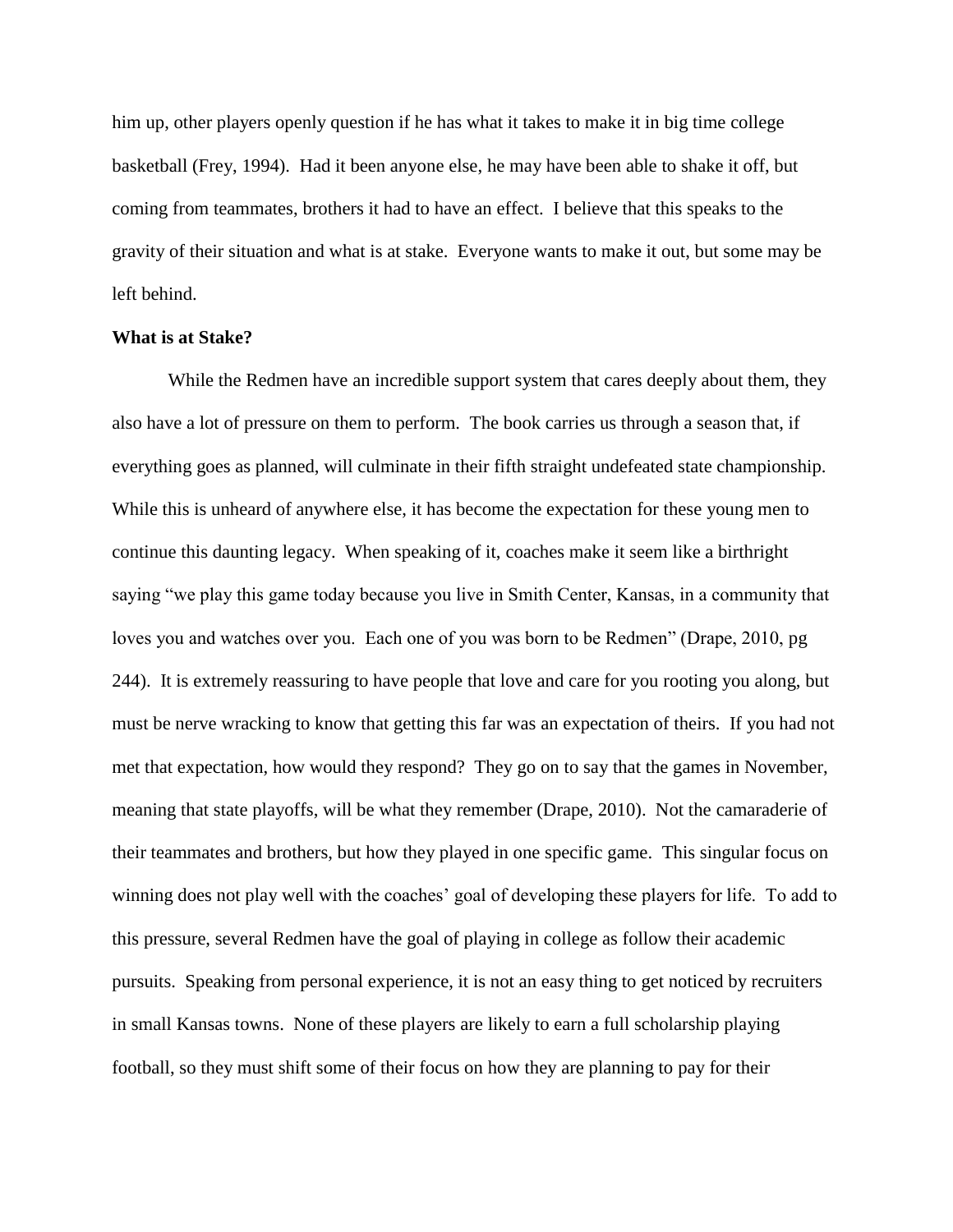education. Like I stated earlier, some players are forced to work strenuous jobs while they train and play for Smith Center. While these activities are meant to build character, they also create a lot of stress for those involved.

The term "life or death" situation rings true on the streets of Coney Island. The neighborhood that boasts crime rates far above that of the average and unemployment rates approaching thirteen percent does not offer a lot of opportunities to succeed for young black men, (Pomorski, 2014). Those who work must leave their homes in the projects, walk or drive through gang territory, and go to their jobs in better parts of Brooklyn or even other boroughs. It is no small task to get out of Coney Island, but this is exactly what all these young athletes have set about doing. Each of these players has worked as hard as possible to afford themselves the opportunity to leave. However, their situation seems to get darker and darker at every turn. They deal with recruiters contacting them at all times of the day and breaking committing violations to do so, face academic struggles as money leaves the schools, and still have to navigate through drugs and gang violence to get home every night, (Frey, 1994). Tension mounts among the players as they play poorly or fail a test because they have always viewed basketball as their ticket out of Coney Island. When they find out that their skill on the court is not the only determinant for their future success, the nature of their circumstances becomes more evident. They live in a dire situation where the narrow path leads to success and the road of least resistance leads to death. It seems like a lot of weight to put on the shoulders of teens playing a game, but it is their reality.

### **Comparisons**

On the surface, these situations do not have a lot in common, but after a closer observation, one can find some glaring similarities that lend to the cultures and circumstances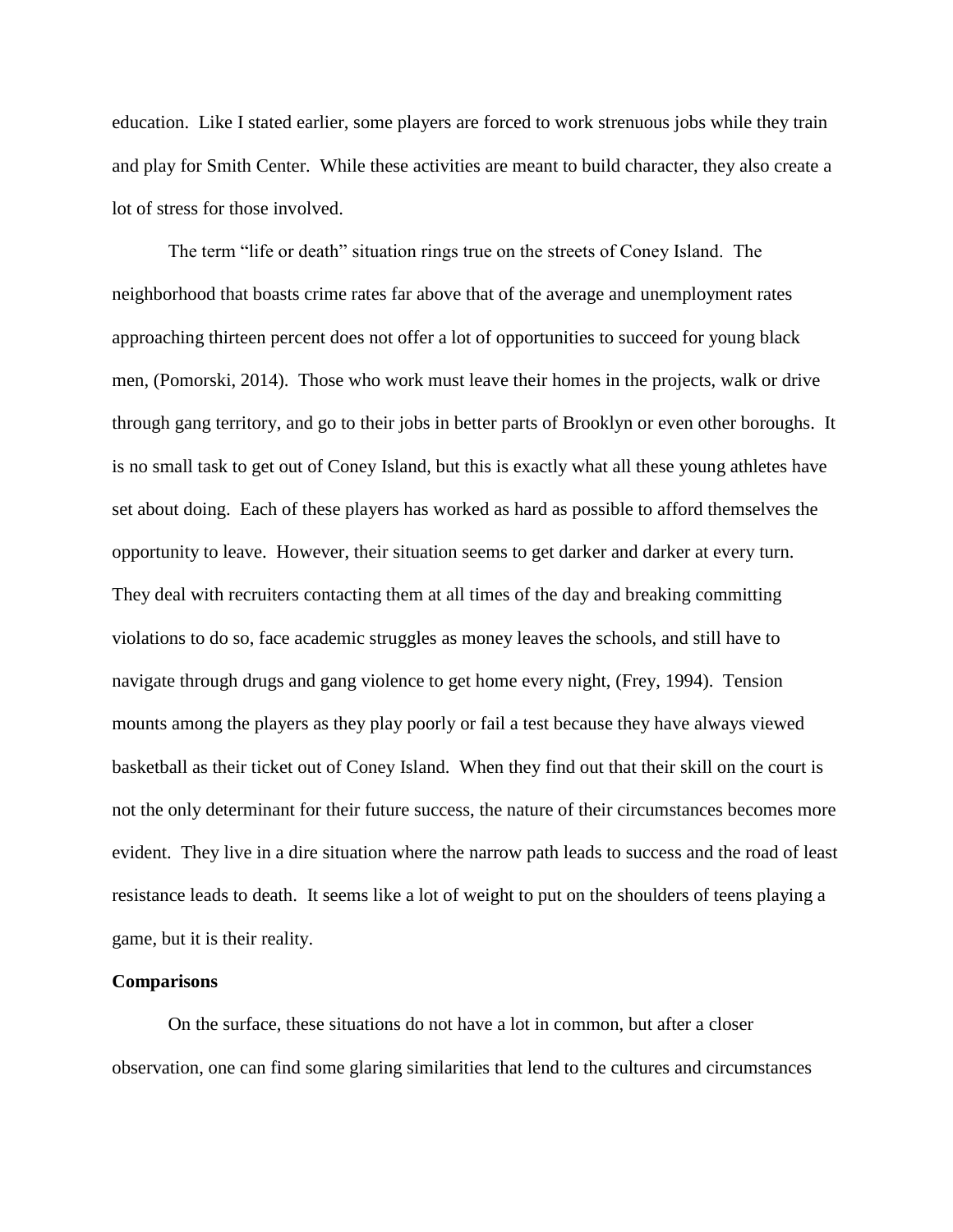laid out for these young men. Both stories take place amidst trying economic situations. Money has left their areas and shortchanged them in one way or another. These boys all have aspirations that include higher education, but they differ in the way that they seek it. "Our Boys" never discusses whether their players are qualified academically to attend a university, but does question whether they have the size or skill to play their sport at the next level. On the other hand, the boys from Coney Island have noted skills that should afford them the opportunity to pursue a career in their sport if that is what they decide to do, but their academic pursuits are highlighted in a negative way. They each struggle to perform in the classroom and only one of them attains test scores high enough to compete at the Division I level. Both sets of young men have large amounts of pressure forced on them by their circumstances, coaches, and teammates. The Redmen of Smith Center rise to the occasion and reach their goal of winning a state championship while the young men of Coney Island falter at times under the pressure, calling out teammates in rage or jealousy. It is worth noting the different ways in which these boys were socialized, specifically from the standpoint of race.

# **Race in Sport**

**"**The issue of race and sport in the United States is somewhat baffling in that many persons would rather it not be addressed at all even though sport has been intricately intertwined with racial issues in the United States throughout the Twentieth Century" (Race and Sport, 1999). While race is a difficult thing to talk about at times, it is perhaps the biggest factor at play when comparing these situations. Without explicitly stating it, most people would have known by the setting for each book what race the characters were. That is the first of many problems. While both cities face a dire economic situation, they differ in reasons why. People have flocked away from the open space of Smith Center to find jobs while housing projects have attracted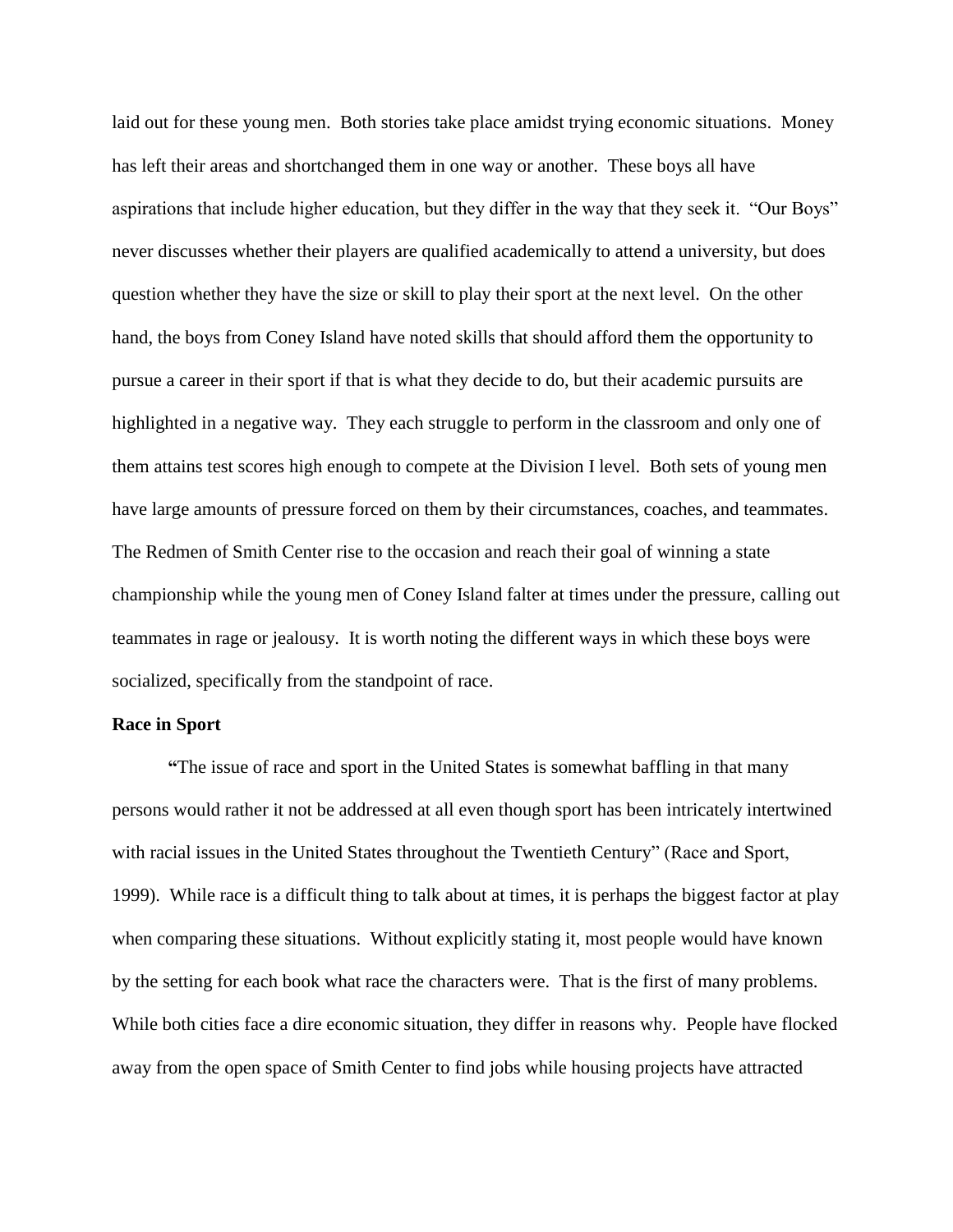low-income families to the dangerous Coney Island (Frey, 1994). At Lincoln High in Coney Island more money is spent to provide security for the halls than put into college preparatory courses. The educators of the school system have done it a disservice by allowing standards to drop just because of the economics of the situation. Frey addresses the "white flight" that has happened in the inner city and how those families leaving the are have crippled it in more ways than one, but I believe a larger portion of that burden should be placed on the schools. Minority students are just as capable as white students, but at Lincoln High School they do not receive the proper funding or attention. Money has flooded out of the arenas that need it the most. Finally, the most notable racial gap for me exists in the evaluation of these players. The white players of the Smith Center Redmen are praised for their hard work and effort. They win because they do things the right way, while the focal characters of the "Last Shot" are athletic specimens that have power and strength. The way that the general public talks about athletes must change. Too often the public struggles to recognize the athleticism of a white athlete or the intelligence and instincts of an African American one. A listener should not be able to tell the race of an athlete through your use of syntax. We saw this with Aaron Craft, former point guard at Ohio State. While a top tier defender in what is one of the best conferences in college basketball, Craft was praised more for his intelligence than his agility and quickness to stay in front of his man (Howard, 2013). These books represent a litany of things, but when comparing them, the forums of race and economics became most clear.

## **Conclusions**

Both of these books offer great insight into several sociocultural factors at play on a daily basis in America. Following these young men through their struggles and triumphs was a trip that anyone with a desire to learn about any number of circumstances that deviate from the norm.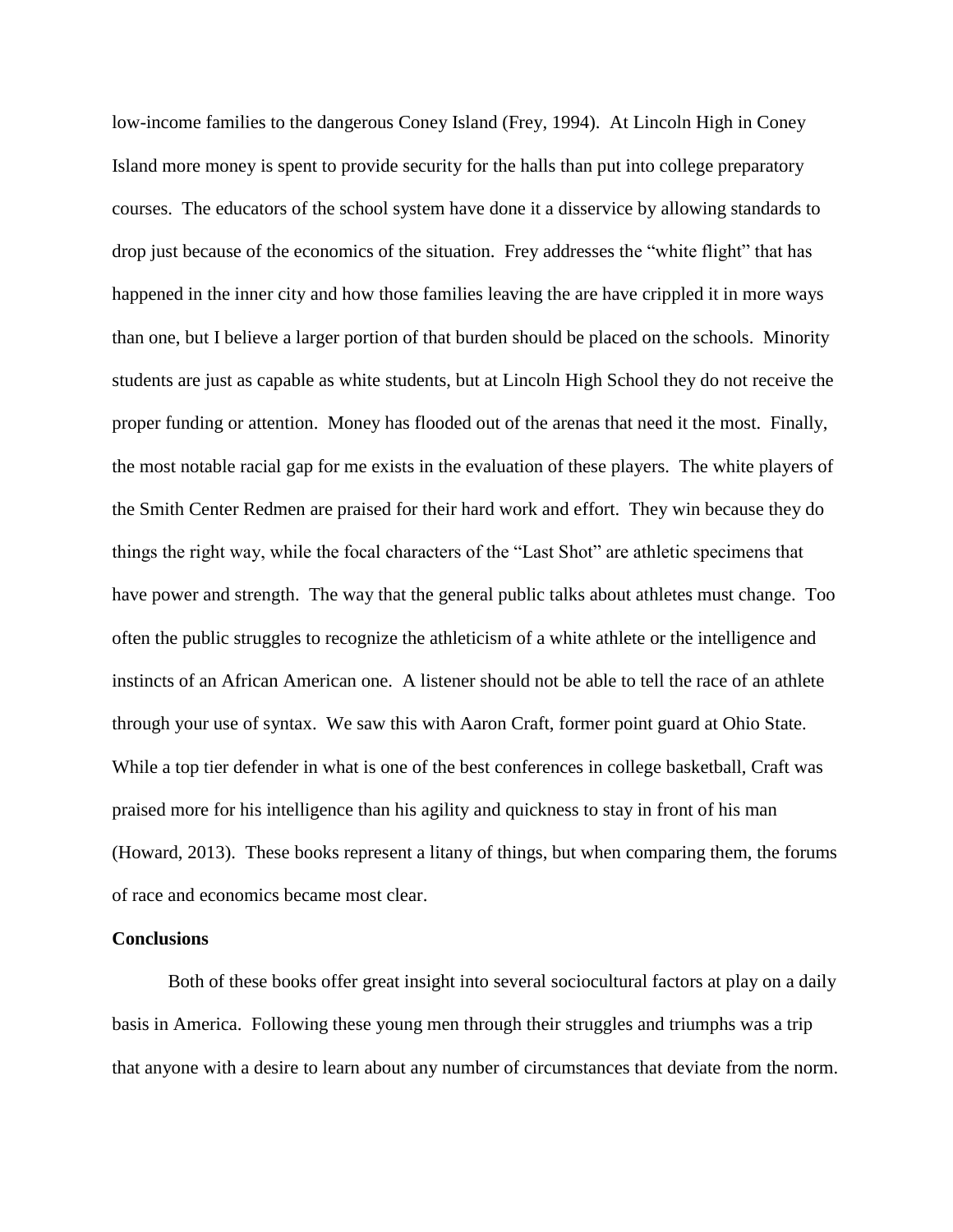These young men face pressures that many of us could never imagine before they ever take the field of play. They strive to represent something bigger than themselves in areas that many have forgotten and left for greener pastures. Issues of race become evident in how these young men are able to deal with their circumstances. We, as a society, are failing if we do not recognize these struggles and try to make a change. You cannot take an area like Coney Island and make it safe, but you can offer avenues to better navigate the danger. You can contribute to schools to make them a stepping-stone to bigger and better things rather than the end of the line for a student who is unprepared. Smith Center, for the most part, offers a playbook for this change. If people around the area can care for students and contribute to their success by teaching them values rather than belittling success and devaluing education, perhaps they can change from within.